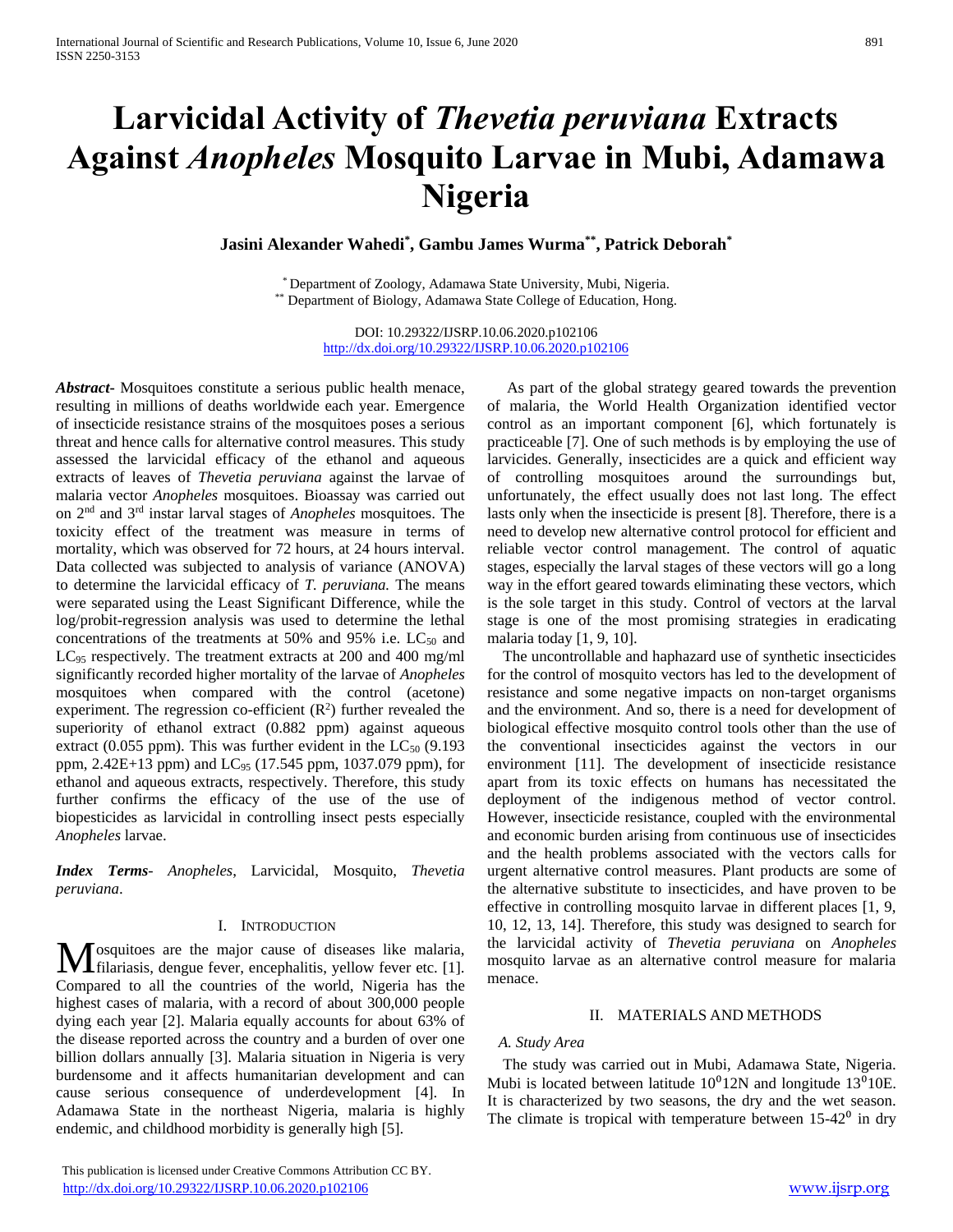season and relative humidity between 10-45%, and annual rainfall of about 1056mm [15].

## *B. Collection and Processing of Plant Treatment (Thevetia peruviana)*

 Leaves of *T. peruviana* was collected from a plantation in Bazza area of Michika Local Government Area, Adamawa State, and was transported to Zoology Laboratory of Adamawa State University Mubi for processing. The leaves were rinsed in water, spread on a clean pavement for proper air-drying at room temperature. Thereafter, the leaves were ground into fine powder using electric blender. 100% ethanol and methanol extracts were obtained from the powdered treatment using soxhlet apparatus of boiling point ranging 60-80℃ for 6 hours [9]. The extracts were filtered through a Buchner funnel with Whatman number filter paper, while 100% aqueous extract was obtained by soaking 100g of powdered treatment in 100ml of distilled water. The extracts were concentrated under reduced pressure between 22 and 25mm Hg at 45℃. Thereafter, were stored at 4℃.

#### *C. Collection and Maintenance of Anopheles Mosquito Larvae*

*Anopheles* larvae were collected from their natural breeding habitats such as abandoned tires, ponds, rice fields, etc. This was done after identifying them from other mosquito larvae by their horizontal resting position on the surface of water [6]. They were reared in enamel trays on powdered yeast and dog biscuits in the ratio of 40:60 respectively [16].

#### *D. Larvicidal Bioassay*

The Larvicidal Bioassay was carried out using WHO Standard test procedure [17] on second and third instar larvae i.e. L2 and L3, respectively. *Anopheles* larvae were taken in batches of 25 per experimental beaker in 250ml using a rubber pipette. The control was set up where 25 instar larvae were introduced into 250 ml beaker, with only acetone as treatment. Both the treatment and the control experiments were replicated four (4) times. Treatment beakers were covered with muslin cloth to avoid entry of any foreign material and for proper aeration. The larval mortality was observed for 72 hours at 24 hours interval. During the bioassay, the larvae were not fed [18]. Mortality was regarded when there is no sign of any movement or even after mild touch with glass rod [19], and dead larvae were counted. If 30% mortality was recorded in the control, the experiment was discarded or the mortality was corrected using Abbott's formula [20], as follows:

Corrected Mortality = Mortality in Test Bottle (%)−Mortality in Control Bottle (%)<br>100 Alexander State (%) × 100 100%−Mortality in Control Bottle(%)

#### *E. Data Collection*

 Mortality counts were carried out at 24 hours interval and lasted for 72 hours. This was performed by counting and retrieving the dead larvae. And incase in a situation where the

 This publication is licensed under Creative Commons Attribution CC BY. <http://dx.doi.org/10.29322/IJSRP.10.06.2020.p102106> [www.ijsrp.org](http://ijsrp.org/)

mortality is >5%, corrected percentage mortality was determined using Abbot's formula [20]. The Lethal Concentrations at 50 and 95% i.e.  $LC_{50}$  and  $LC_{95}$  were calculated for each treatment using

#### *F. Data Analysis*

 Data obtained from mortality was subjected to analysis of variance (ANOVA) to determine the larvicidal activity of *T. peruviana.* The means were separated using the Least Significant Difference (LSD). The log/probit-regression analysis was used to determine the lethal concentrations of the treatments at 50% and 95% i.e.  $LC_{50}$  and  $LC_{95}$  respectively.

a log/probit-regression method as described by Finney [21].

### III. RESULTS AND DISCUSSION

 Table 1 shows the mortality counts of *Anopheles* mosquitoes larvae exposed to ethanol, methanol and aqueous extracts of *Thevetia peruviana* for 72 hours. The result revealed that there was a significant difference  $(P>0.05)$  in the number of mortalities recorded throughout the period of exposure with the control (untreated experiment). The treatment extracts especially the ethanol extracts were quick in action as significant number of larvae died after 24 hours. However, the control experiment did not record any mortality throughout the period of experiment as shown in Table 1.

The result indicate significant larvicidal activity  $(P<0.05)$  with ethanol extracts. This could be as a result of the various compounds contained in *T. peruviana* like terpenoids, phenolics, flavonoids and alkaloids, which constitute toxic activity against *Anopheles* mosquitoes. Wink [22] reported that the secondary metabolites produced by some plants have been explored for their utility in mosquito control as it has been already proven that some of the compounds are toxic to the target organism but harmless to humans.

 This finding is similar to Kamaraj *et al*. [9] who reported a significant (P<0.05) larvicidal activity of the bark of *Annona squamosa* and leaves of *Chrysanthemum indicum* and *Tridax procumbens,* as moderate toxic effect on *Anopheles Subpictus* and *Culex tritaeniorhynchus,* with the highest mortality recorded in methanol extract was observed. Similarly, Thirumalapura *et al*. [23] reported a significant (P<0.05) higher larvicidal activity of methanol plant extracts against larvae of *Aedes aegypti* and *Anopheles stephensi.* Patil *et al*. [10] reported that crude extracts of *Balanites aegyptiaca*, *Nyctanthes arbor tristis*, and *Plumbago zeylanica* significantly controlled the larvae of *Aedes aegypti* and *Anopheles stephensi*.

 The result obtained from the regression equation which was obtained from the probit analysis for  $LC_{50}$  and  $LC_{95}$  of the ethanol and aqueous extracts of *T. peruviana* is shown in Table 2. The result showed that aqueous extract had the least larvicidal effect on larval *Anopheles* mosquitoes compared with the ethanol extracts. The aqueous extract recorded the highest value of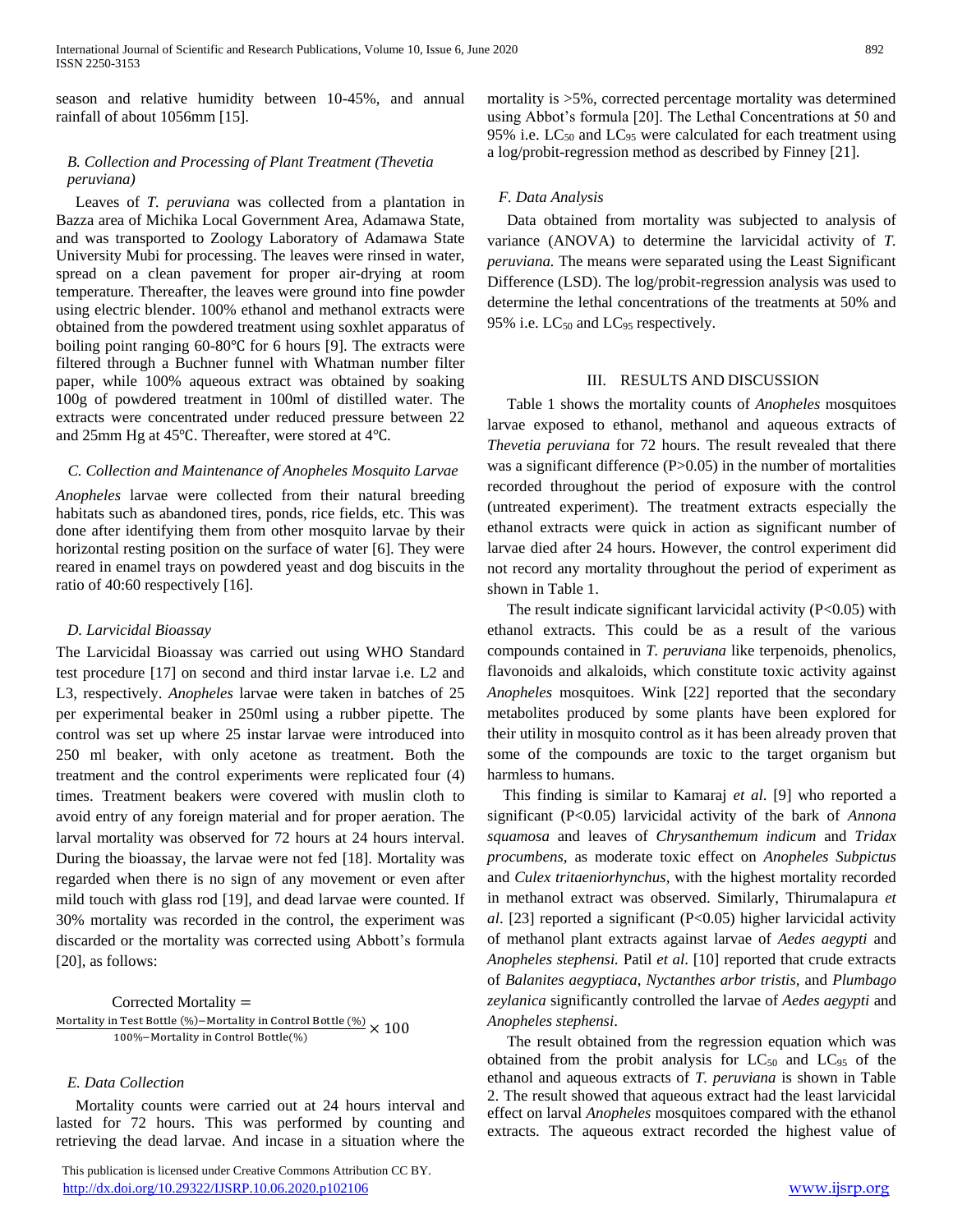1037.079 ppm that will be required to kill 95% of the *Anopheles* larval population. Meanwhile, ethanol extract recorded a significant lower  $LC_{50}$  (9.193 ppm). However, the regression coefficient revealed that ethanol extract of *T. peruviana* had the highest (0.882 ppm) correlation between the treatment concentration and the mortality, while the least (0.055 ppm) was recorded in the aqueous extract. This confirms the effectiveness of *T. peruviana* and ethanol extracts as the most superior treatment on *Anopheles* mosquito larvae. It is a common maxim that a safety of insecticide in an environment is of great importance when used in pest and vector control. However, it does not need to elicit high mortality on the target organism in order to be accepted as insecticidal, and so, *T pruviana* can be adopted and use sustainably as a better alternative to synthetic chemical insecticides.

**Table 1:** Mortality counts for *Anopheles* mosquito larvae exposed to different extracts of *Thevetia peruviana*

| Treatment | Concentration | Exposure Time (Hours) |        |        |
|-----------|---------------|-----------------------|--------|--------|
|           |               | 24                    | 48     | 72     |
| Control   | $0.0$ mg/ml   | 0.00                  | 0.00   | 0.00   |
| Ethanol   | $200$ mg/ml   | 22.38                 | 23.87  | 23.87  |
| Extract   |               |                       |        |        |
|           | $400$ mg/ml   | 23.13                 | 24.38  | 24.38  |
| Aqueous   | $200$ mg/ml   | 3.75                  | 19.50  | 21.66  |
| Extract   |               |                       |        |        |
|           | $400$ mg/ml   | 5.61                  | 18.75  | 21.88  |
| LSD       |               | 4.5957                | 3.2162 | 1.7812 |
|           |               |                       |        |        |

Values are means of four (4) replicates.

Table 2: Regression probit for LC<sub>50</sub> and LC<sub>95</sub> of the alcoholic and aqueous extracts of *T. peruviana* exposed on *Anopheles* mosquito larvae.

|                           | Ethanol (mg/ml)                                                                                                                                                                                                                                                                                                                    | Aqueous (mg/ml)         |
|---------------------------|------------------------------------------------------------------------------------------------------------------------------------------------------------------------------------------------------------------------------------------------------------------------------------------------------------------------------------|-------------------------|
| Regression                | $Y = 5.388x0.467$                                                                                                                                                                                                                                                                                                                  | $Y = 5E + 16 - 1E + 16$ |
| equation                  |                                                                                                                                                                                                                                                                                                                                    |                         |
| $\mathbb{R}^2$            | 0.882                                                                                                                                                                                                                                                                                                                              | 0.055                   |
| $LC_{50}$                 | 9.193                                                                                                                                                                                                                                                                                                                              | $2.42E+13$              |
| $LC_{95}$                 | 17.545                                                                                                                                                                                                                                                                                                                             | 1037.079                |
| $\mathbf{r}$ $\mathbf{r}$ | $\mathbb{R}$ $\mathbb{R}$ $\mathbb{R}$ $\mathbb{R}$ $\mathbb{R}$ $\mathbb{R}$ $\mathbb{R}$ $\mathbb{R}$ $\mathbb{R}$ $\mathbb{R}$ $\mathbb{R}$ $\mathbb{R}$ $\mathbb{R}$ $\mathbb{R}$ $\mathbb{R}$ $\mathbb{R}$ $\mathbb{R}$ $\mathbb{R}$ $\mathbb{R}$ $\mathbb{R}$ $\mathbb{R}$ $\mathbb{R}$ $\mathbb{R}$ $\mathbb{R}$ $\mathbb{$ |                         |

Key note:  $R^2$  = Regression co-efficient, E = Exponential

#### I. CONCLUSION

The results obtained from this study revealed that *Thevetia peruviana* hold the potentials that could serve as an alternative for effective and efficient mosquito larvae control measure. The ability of the stock solutions of aqueous and ethanol extracts of *T. peruviana* indicates their possibility of their effectiveness as an alternative to the dangerous synthetic insecticides for malaria vector control. For effective and more efficient vector management, complimentary techniques such as the use of plant products against *Anopheles* mosquitoes are advisable in other to curtail their prevalence.

#### **REFERENCES**

[1] A. Redwane, H. B. Lazrek, S. Bouallam, M. Markouk, H. Amarouch, M. Jana. Larvicidal activity of extracts from Querus Lusitania var infectoria galls (Oliv). *Journal of Ethnopharmacology*, 2002, 79:1149-1166.

 This publication is licensed under Creative Commons Attribution CC BY. <http://dx.doi.org/10.29322/IJSRP.10.06.2020.p102106> [www.ijsrp.org](http://ijsrp.org/)

- [2] World Health Organization. World Malaria Report. Available at http://www.who.int/malaria/world\_malaria\_report\_2010/en/index.html. 2010.
- [3] Federal Ministry of Health (FMoH) (2010). National Malaria and Vector Control rogramme. Guidelines for the implementation of indoor residual spraying for malaria vector control in Nigeria. 2010, pp30.
- [4] A. Onwuemele. An assessment of the spatial pattern of malaria infection in Nigeria. *International Journal of Medicine and Medical Sciences*, 2014, 6 (2):80-86.
- [5] National Bureau of Statistics (NBS). *Annual Abstract of Statistics*, Federal Republic of Nigeria. 2012, pp3.
- [6] World Health Organization. Test procedures for insecticide resistance monitoring in malaria vector mosquitoes. ISBN 978 924 150515 4. 2013, pp 18-20.
- [7] J. C. Beier, J. Keating, J. I. Githure, M. B. Macdonald, D. E. Impoinvil, R. J. Novak. Integrated vector management for malaria control. *Malaria Journal*, 2008, **7**: Suppl 1. doi:articleS4 10.1186/1475-2875-7-S1-S4.
- [8] M. Zaveri*. "Study Links Pesticides to River Contamination". The Daily Californian. The Daily Californian.* 2010, *Retrieved 9 June 2012.*
- [9] C. Kamaraj, A. Bagavan, G. Elango, A. Abduz-Zahir, G. Rajakumar, S. Marimuthu, T. Santhoshkumar, A. Abdul-Rahuman. Larvicidal activity of medicinal plant extracts against *Anopheles subpictus* and *Culex tritaeniorhynchus*. *Indian J. Med. Res*. 2011, 134: 101-106.
- [10] S. V. Patil, C. D. Patil, R. B. Salunkhe, B. K. Salunke. Larvicidal activities of six plants extracts against two mosquito species, *Aedes aegypti* and *Anopheles stephensi*. *Tropical Biomedicine*, 2010, 27 (3): 360-365.
- [11] M. Govindarajan, M. Rajeswary, S. Arivoli, S. Tennyson, G. Benelli. Larvicidal and repellent potential of Zingiber nimmonii (J. Graham) Dalzell (Zingiberaceae) essential oil: an eco-friendly tool against malaria, dengue, and lymphatic filariasis mosquito vectors? *Parasitol. Res.* 2016, 115, 1807– 1816.
- [12] A. Jaswanth, P. Ramanathan, K. Ruckmani. Evaluation of mosquitocidal activity of *Annona squamosa* leaves against filarial vector mosquito, *Culex quinquefasciatus* Say. *Indian Journal of Experimental Biology*, 2002, 403: 363-365.
- [13] N. G. Das, D. Goswami, B. Rabha. Preliminary evaluation of mosquito larvicidal efficacy of plant extracts. *J. Vector Borne Dis*., 2007, 44:145-148.
- [14] N. Senthilkumar, P. Varma, G. Gurusubramanian. Larvicidal and adulticidal activities of some medicinal plants against the malarial vector, *Anopheles stephensi* Liston. *Parasitol. Res*., 2009, 1042:237-244.
- [15] A. A. Adebayo, A. L. Tukur. "*Adamawa State in Maps"* Paraclete Publisher Yola, 1999, pp. 27-31.
- [16] World Health Organization (WHO) (1996). Report of the WHO informal consultation on the evaluation on the testing of insecticides, *CTD/WHOPES/IC/96.1*. Geneva. 1996, pp69.
- [17] World Health Organization. Pesticides and their application for the control of vectors and pests of public health importance. Sixth edition. *WHO/CDS/NTD/WHOPES/GCDPP/2006.1*. Department of Control of Neglected Tropical Diseases, WHO Pesticide Evolution Scheme (WHOPES). Geneva: World Health Organization. 2006.
- [18] D. Kumar, R. Chawla, P. Dhamodaram, N. Balakrishnan. Larvicidal Activity of *Cassia occidentalis* (Linn.) against the Larvae of Bancroftian Filariasis Vector Mosquito *Culex quinquefasciatus. Journal of Parasitology Research,* 2014, Volume 2014, Article ID 236838, 5 pages. [http://dx.doi.org/10.1155/2014/236838.](http://dx.doi.org/10.1155/2014/236838)
- [19] M. Y. S. Ali, S. Ravikumar, J. M. Beula. "Mosquito larvicidal activity of seaweeds extracts against *Anopheles stephensi*, *Aedes aegypti* and *Culex quinquefasciatus*," *Asian Pacific Journal of Tropical Medicine*, 2013, 3(3): 196-201.
- [20] W. S. Abbott. A method for computing the effectiveness of an insecticide. *J Econ Entomol*, 1925, 18(2):265-267.
- [21] D. J. Finney. *Probit Analysis*. 3rd edition. Cambridge: Cambridge University Press; 1971.
- [22] M. Wink. Modes of action of herbal medicines and plant secondary metabolites. *Medicine,* 2015, 2: 251-286. doi: 10.3390/medicine2030251.
- [23] K. M. Thirumalapura, S. S. Kumuda, V. A. Vijayan. Screening of methanolic plant extracts against larvae of *Aedes aegypti* and *Anopheles stephensi* in Mysore. *Journal of Arthropod-Borne Diseases,* 2016, 10(3):305-316.